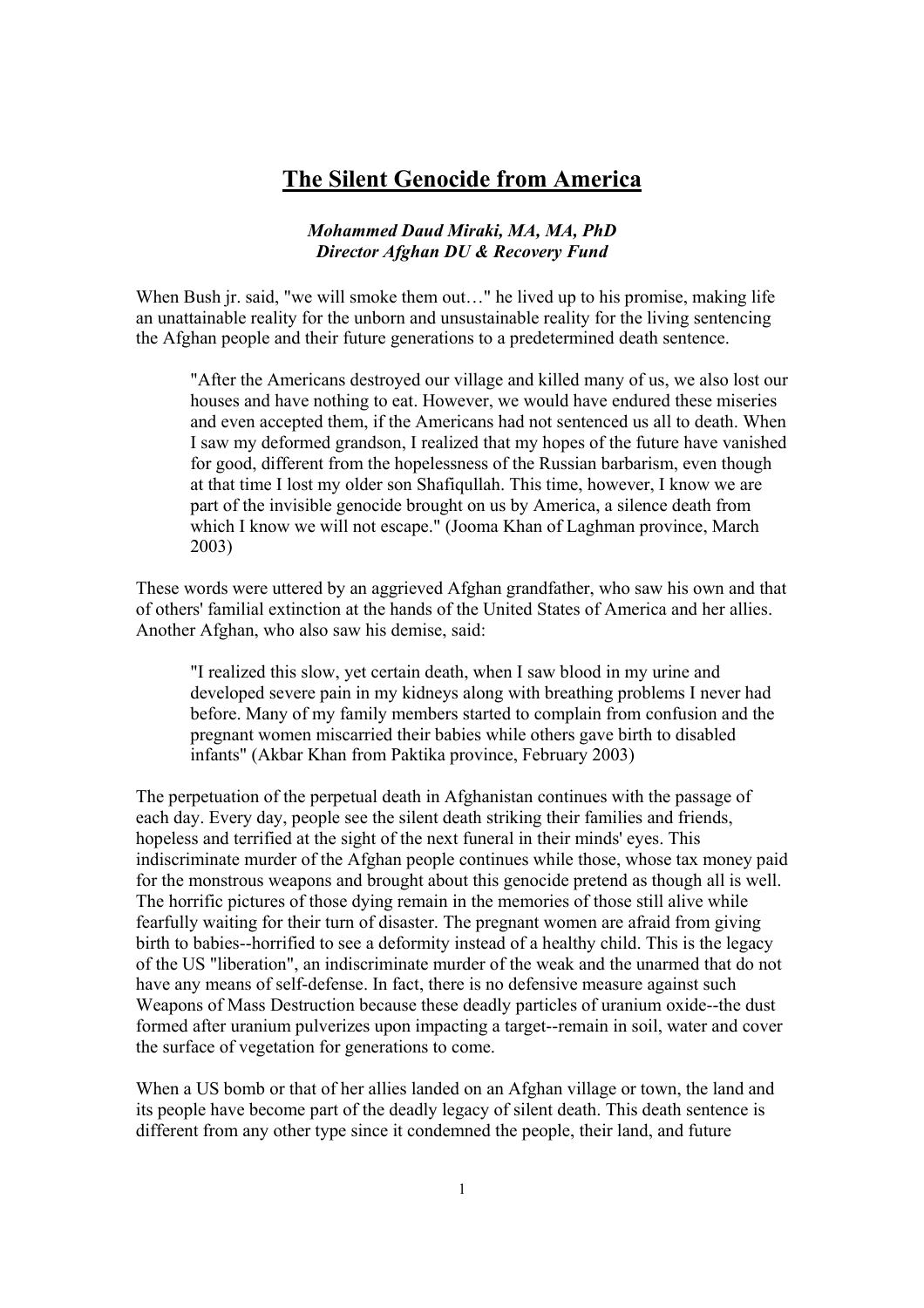generations to an inescapable genocide. The tragedy that makes this state of affairs so dreadful is the unavoidably invisible threat that targets everyone indiscriminately. Moreover, the threat has become endemic to the fiber of existence, contaminated the land, water and its inhabitants. In fact, when Bush jr. said, "we will smoke them out..." he lived up to his promise, making life an unattainable reality for the unborn and unsustainable reality for the living, hence, sentencing Afghan people and their future generations to a predetermined death sentence.

The true extent of this disaster is unfolding as time goes by. In light of the continuous revelations about the quantity and types of weapons used in Afghanistan, the worse has not yet fully materialized. Everyday, US AC 130 gunships, A-10s and B 52s bomb Afghan villages and towns whenever a unit of US troops encounter resistance. Consequently, not only, the perpetual death continues but rather, every round of depleted uranium is one additional nail in the collective coffin of the Afghan people.

The usage of great number of munitions and armaments dropped by US jets resulted in upsurge of various health problems weeks into 2002. This pattern is different from that experienced by the Iraqi after the first Gulf War where it took years for many of the birth defects, deformities and other health conditions to surface. This points to the enormity of uranium weapons used in Afghanistan, a fact, illustrated by many investigators world wide, notably Dai Williams in England, and Dr. Durakovic from the Uranium Medical Research Center in Canada, and Dr. Marc Herald in the United States among others. Furthermore, various international newspapers and media outlets notably Le Monde Diplomatique, Guardian, Frontier Post, BBC, CBC, Al Jazeera among others have reported the types of weapon systems used against Afghan targets--villages, towns--and mountain cave complexes. According to the BBC (April 10, 2002), more than 6600 Jdam bombs were dropped on Afghanistan. On October 2002, Boston Globe also reported:

 "In contrast with older weapons, the new generation finds its way with advances such as target-elevation data and satellite signals. The JDAM already has proven itself in Afghanistan. By February [2002], commanders had dropped 6,600 JDAMs, consultants estimate - so many that stockpiles ran low and officials had to scramble up more production from a Missouri factory."

By October 2002, the first anniversary of US invasion of Afghanistan, more than 10000 tons of bombs dropped on Afghan soil. (Socialist Worker Online, October 11, 2002) Imagine the magnitude of carnage and contamination caused by such barbarism. While another report by Kate Randall on December 2001, put the number of US bombed dropped at 12000:

"Since the US launched the war on Afghanistan October 7, more than 12,000 US bombs have been dropped on the country. According to the Pentagon, about 60 percent of these bombs have been precision-guided by satellite or laser technology. However, many of these bombs—dropped by B-52s and other aircraft from tens of thousands of feet in the air—have strayed off course, hitting civilian targets." (WSWS, December 29, 2001)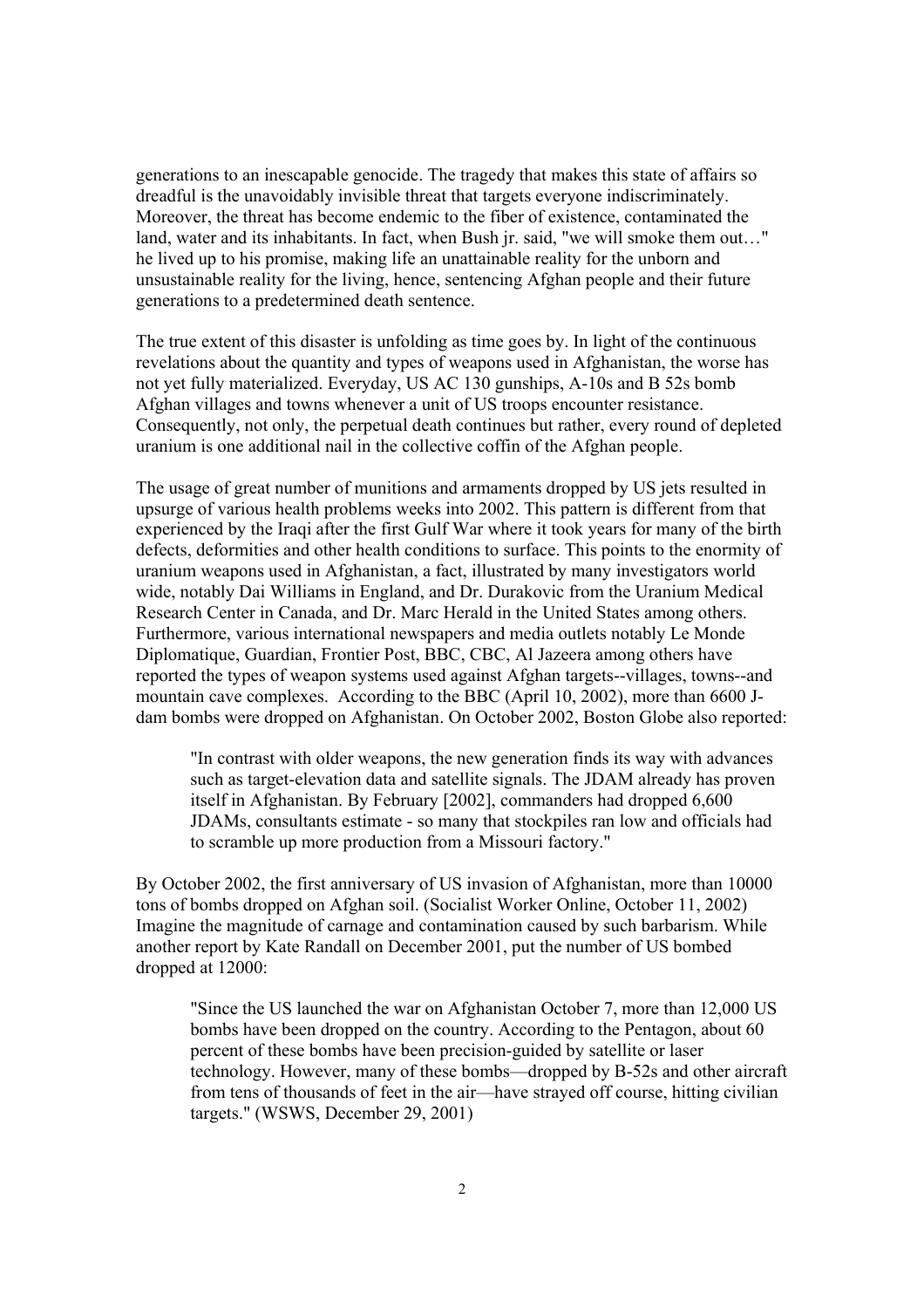In another report, a year after September 11, 2001, Matt Kelley of the Associated Press put the US munitions statistics as follows:

"U.S. and coalition airplanes have conducted more than 21,000 flights over Afghanistan, dropping more than 20,000 munitions. About 60 percent of the ordnance dropped on Afghanistan has been precision guided, the highest percentage in any conflict."

Similarly the Guardian reported on April 10, 2002:

"More than 22,000 weapons - ranging from cruise missiles to heavy fuel-air bombs - have been dropped on the country over the past six months.... US pilots dropped more than 6,600 joint direct attack munitions (J-dams), the satelliteguided bombs... One in four bombs and missiles dropped by the US on Afghanistan may have missed its target"

The new generations of hard target weapons whose warheads are made of this dense metal have contributed to the heavy contamination of land, water and general population.

| <b>Smart Bombs</b>            | <b>Guided Missiles</b>              | <b>Sub-munitions</b>      |
|-------------------------------|-------------------------------------|---------------------------|
| Υ<br><b>GBU-15</b>            | AGM-86D CALCM Y                     | BLU-97B cluster<br>bomb Y |
| Y<br>GBU-24                   | Y<br>AGM-130C                       |                           |
| Y<br><b>GBU-27</b>            | AGM-142 Hav Nap Y                   |                           |
| <b>GBU-28 B/B</b><br><b>Y</b> | <b>AGM-154C JSOW 154</b>            |                           |
| GBU-31 JDAM Y                 | AGM-158 JASSM<br>P                  |                           |
| GBU-32 JDAM Y                 | BGM-109 Tactical<br>Р<br>Tomahawk   |                           |
| <b>GBU-37 B/B</b><br><b>Y</b> | Storm Shadow /<br><b>SCALP</b><br>Р |                           |
| SSB<br>Р                      |                                     |                           |

The following munitions have been deployed in bombing the poorest country of the world, Afghanistan:

 $Y$  = reported use **P** = prototype testing expected

The patent information of many of these munitions point to the usage of dense metal- depleted uranium, non-depleted uranium, or tungsten, the latter is unlikely to be used since it costs more and is difficult to manufacture. Tungsten is more expensive than depleted uranium, which is in abundance. The world uranium industry has over one million tons of depleted uranium to dispose of. Tungsten is also difficult to manufacture because it is 1.75 times harder than uranium; hence, Tungsten has a much higher melting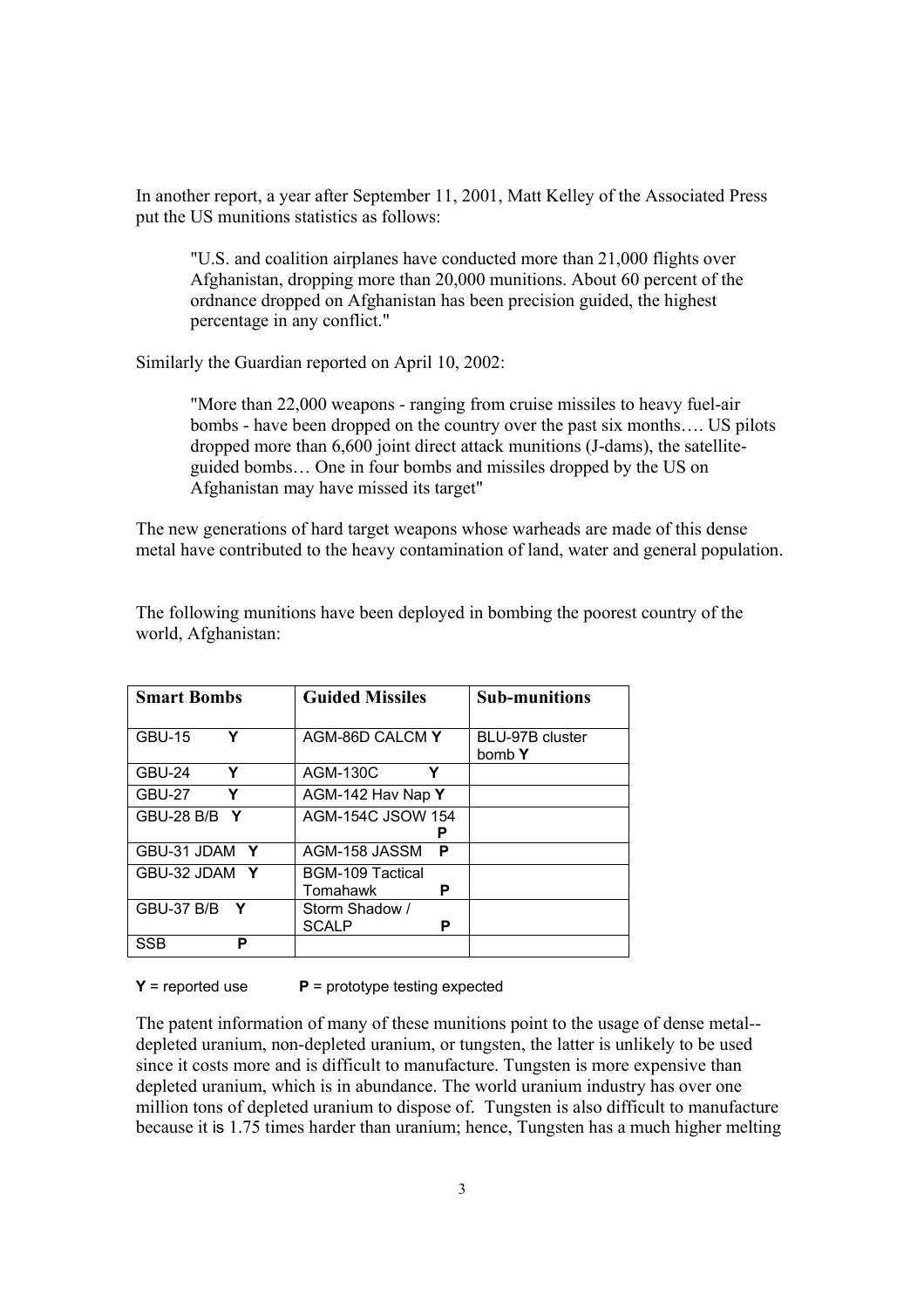point,  $(U = 1132$  Celsius,  $W = 3422$  Celsius). Moreover, depleted uranium is also effective as incendiary device since it burns fiercely in air. As incendiary weapon, it could ignite munitions inside tanks and burn underground weapon and fuel storage facilities and would serve effective in destroying chemical and biological agents in underground facilities. The suitability of uranium whether depleted or non-depleted is further reinforced by the claims of the Uranium Medical Research Center (UMRC):

"By the DOD's own admission, the best performing metal that consistently fits these functional military profiles is uranium and alloys of uranium. Titanium and tungsten are not suitable as the prime alloy base for these purposes. Uranium (whether NDU or DU) offers unique structural features and the chemistry best suited for the defeat of deep, bunkerized targets, multiple types of targets in area denial munitions, and penetrating composite ceramic and metal armoured [sic] targets."

"Uranium can be engineered to be "self-sharpening" so that when it hits a target, it retains its punching point as material erodes off the warhead (titanium and tungsten will not do this). Uranium's molecular structure can re-formed, using metallurgical and "nano-technologies" to deliver a selected range of ballistic features, including kinetic, thermal, pyrophoric, liquid metal and highpressure/high-heat, plasma effects. Uranium is a readily available metal, cheap to produce and is in abundance in DOE's, DOD's and their weapon's contractors' stockpiles."

Based on these favorable military characteristics including low cost, it is logical to use uranium than tungsten. With this mind, the following patent information would further shed light on the composition of these DU based munitions: These extracts are from the works of renowned independent DU researcher Dai Williams http://www.eoslifework.co.uk

"**Patent 6389977** (**Shrouded Aerial Bomb**) clearly identifies **Depleted Uranium** as an intended design option for the hard target guided bombs most widely used in Afghanistan - upgraded versions of the 2,000 lb. BLU-109/B hard target warhead with the AUP-116 advanced penetrator. These include versions of the GBU-15, 24 and 31 and the AGM-130C."

In light of the advantages of uranium over tungsten, exploring the following US patent table should further put to rest any doubts about the deadly composition of those weapons that turned Afghanistan into uninhabitable wasteland.

The extracts in the following table are presented by Dai Williams and could be found on the following web-site http://www.eoslifework.co.uk/u23.htm#USpatreport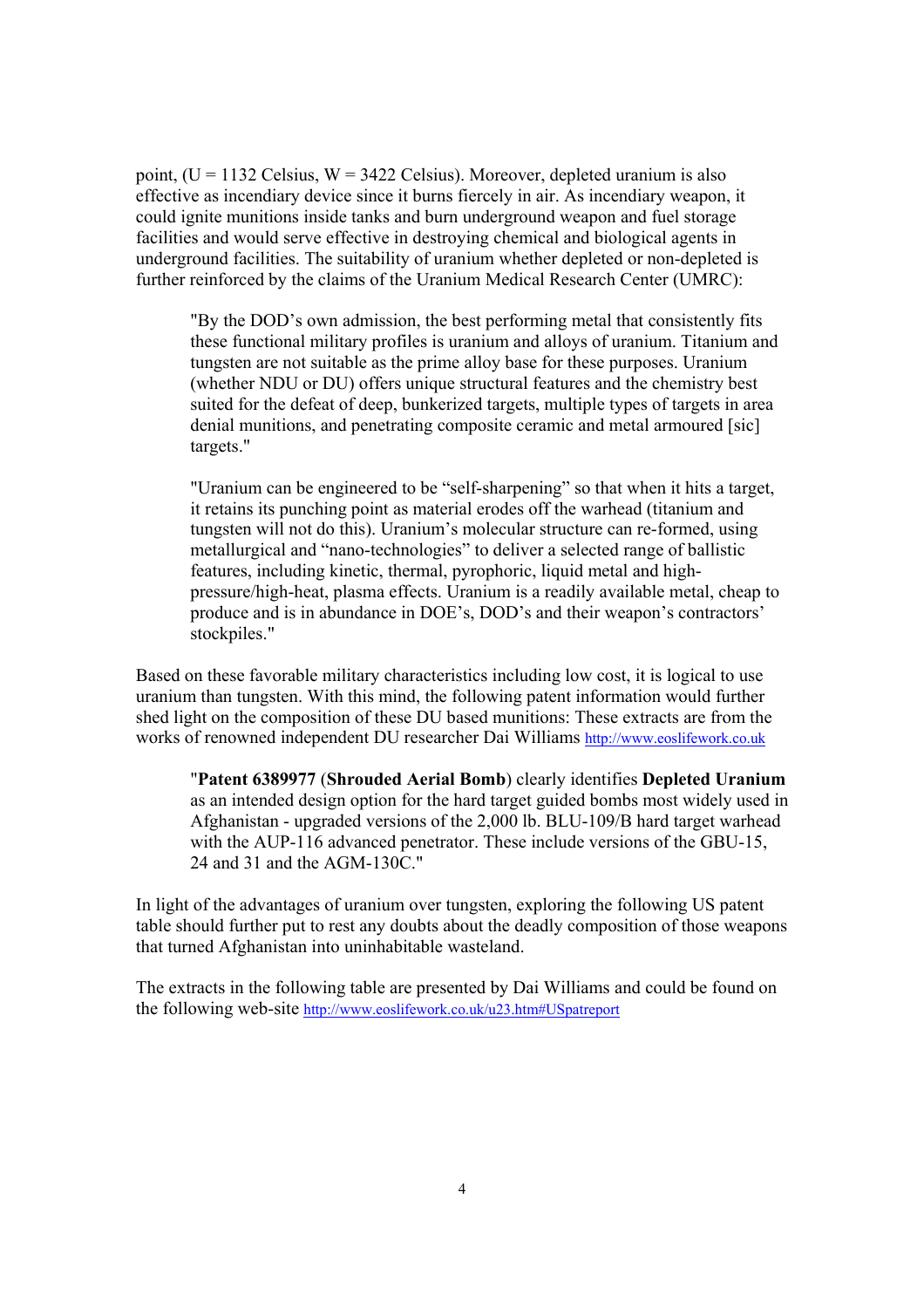# **Table A: US Patents with direct references to Uranium or Depleted Uranium DU**

| <b>US Patent</b> | Date          | Title and extracts from patent specifications                                                                                                                                                                                                                                                                                                                                                                                                                                                                                                                                                                                                                         |
|------------------|---------------|-----------------------------------------------------------------------------------------------------------------------------------------------------------------------------------------------------------------------------------------------------------------------------------------------------------------------------------------------------------------------------------------------------------------------------------------------------------------------------------------------------------------------------------------------------------------------------------------------------------------------------------------------------------------------|
| <b>Number</b>    |               |                                                                                                                                                                                                                                                                                                                                                                                                                                                                                                                                                                                                                                                                       |
| 4,638,737        | June 28, 1985 | A missile for defeating active armor1 of a target as set forth<br>in<br>claim 3, wherein said primary warhead is made of a heavy<br>metal selected from tungsten carbide and <b>uranium ore</b><br>these subcaliber warheads are preferably kinetic energy<br>warheads that are referred to as flechettes and are made of<br>heavy material such as depleted uranium or tungsten<br>carbide                                                                                                                                                                                                                                                                           |
| 5,542,354        | July 20, 1995 | <b>Segmenting warhead projectile</b><br>The warhead of claim 2 wherein said first housing and said<br>second housing are independently each selected from the<br>group consisting of iron, steel, tungsten, tantalum, depleted<br>uranium and alloys thereof  Other metals useful for the<br>frangible first housing include tungsten, tantalum, depleted<br>uranium and alloys thereof.                                                                                                                                                                                                                                                                              |
| 5,691,502        | June 5, 1995  | Low velocity radial deployment with<br>predetermined pattern<br>The invention can be employed in an interceptor missile for<br>the purpose of increasing the area of potential impact with a<br>target. Each lethality enhancing object (28) is preferably<br>fabricated from<br>a dense metal. While any suitable dense metal can be<br>employed, metals having a density of at least 15 gm/cc are<br>presently preferred, e.g., tantalum, tungsten, rhenium,<br>uranium, etc.<br>The <b>higher densities</b> permit a greater mass in a given<br>volume or the same mass in a smaller volume, thereby<br>enhancing the impact force of a lethality enhancing object |
| 6,389,977        | Dec 11, 1997  | Shrouded Aerial Bomb [BLU-109/B and variants]<br>This is definitive patent for the outer casing of the upgraded<br>GUB-15, 24, 27, 31 and AGM-<br>130C warheads. The shroud contains the AUP-116 advanced<br>penetrator.<br>This patent specifically identifies BOTH Tungsten AND<br><b>Depleted Uranium penetrator versions</b><br>Claims:<br>1<br>5. The shrouded aerial bomb as claimed in claim 1,<br>wherein<br>the penetrating body is formed of depleted uranium.                                                                                                                                                                                              |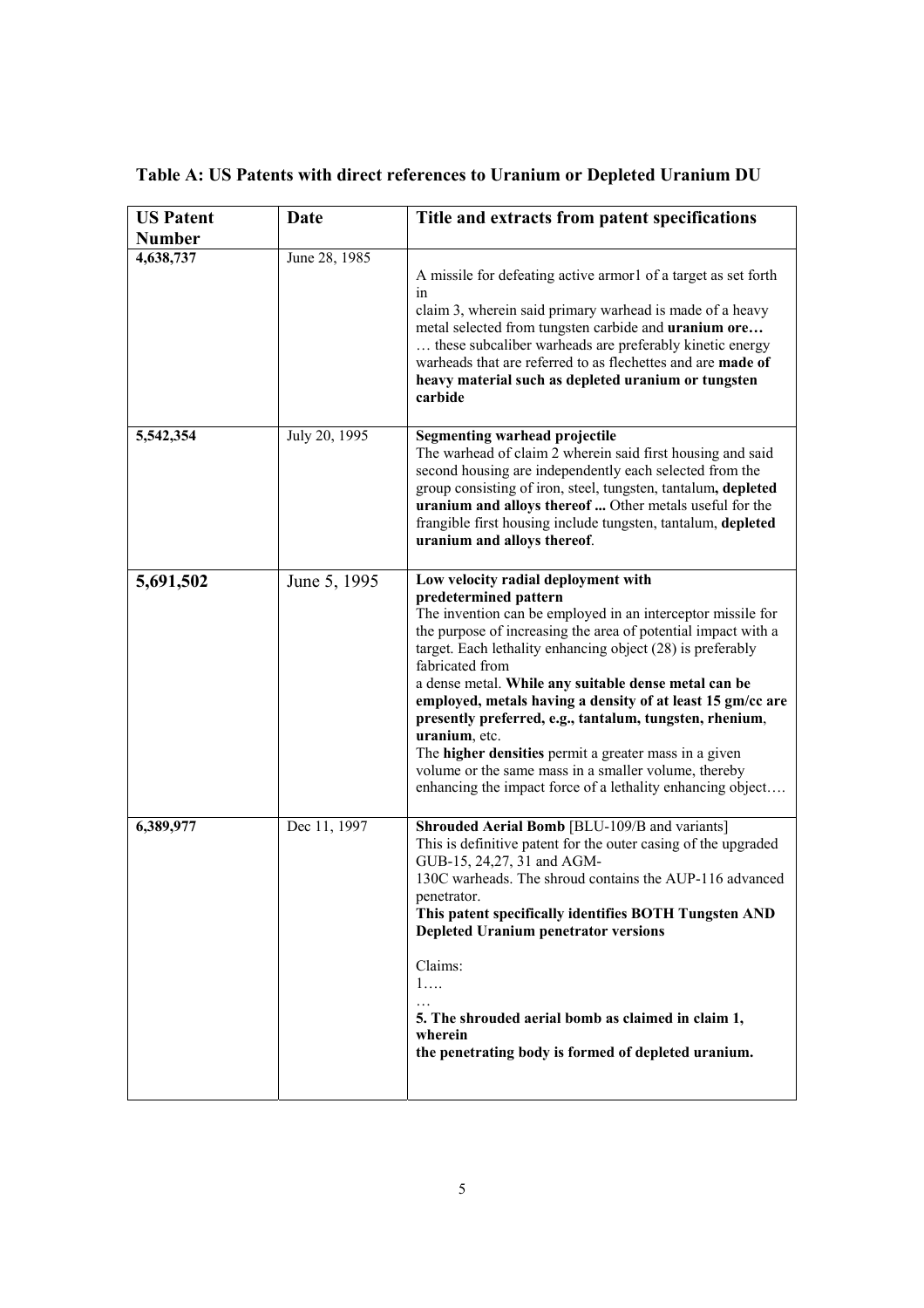Since 1997, the US has been modifying and upgrading its munitions enhancing their penetrability by using dense metal as the following quote further confirms:

"Since 1997 the United States has been modifying and upgrading its missiles and guided (smart) bombs. Prototypes of these bombs were tested in the Kosovo mountains in 1999, but a far greater range has been tested in Afghanistan. The upgrade involves replacing a conventional warhead by a heavy, dense metal one. Calculating the volume and the weight of this mystery metal leads to two possible conclusions: it is either tungsten or depleted uranium." Le Monde diplomatique March 2002

"The DU explosive charges in the guided bomb systems used in Afghanistan can weigh as much as one and a half metric tons (as in Raytheon's Bunker Buster - GBU-28)" Le Monde March 2002

The usage of new generation weapons was also confirmed by the Uranium Medical Research Center (UMRC):

"Independent research and publicly available documentation of NATO and US weapons' development programs hinted at or noted directly that non-fissionable (non-thermal nuclear) uranium weapons (including DU) development programs are still underway. Sources include: military research laboratories and subcontract research & development programs; the US Science Based Stockpile Stewardship Program; the Federation of American Scientists; veterans' reports; and, the annual reports and advertising of independent weapons contractors. US military health warnings to OEF [Operation Enduring Freedom] personnel indicate the presence of radiological contaminants; recommending troops take protection measures. OEF's forward targeting personnel, Special Forces and postbombing, site inspection teams have been given radiation protection instructions, radiation detectors and protective equipment prior to and since entering Afghanistan."

### It continues:

"The U.S. DBHT (Deeply Buried Hard Target) Project, aimed at developing weapons to destroy biological, nuclear and chemical weapons storage and manufacturing facilities in rogue states; and, the US Strategic Military Plan and US Nuclear Posture Review expresses intentions to use new classes of weapons in Afghanistan and other states. This program was known to be accelerating its weapons development and experiments in readiness for a possible Iraqi incursion. The White House and US-DOD spoke frequently about the development and use of fission, low-yield and non-fission, seismic bunker- and cave-busters. These weapons, by design, require heavy ballast and narrow diameter casings that can drive deeply into the earth or through super-reinforced military targets, tough enough to withstand high velocity impacts before they reach detonation depth."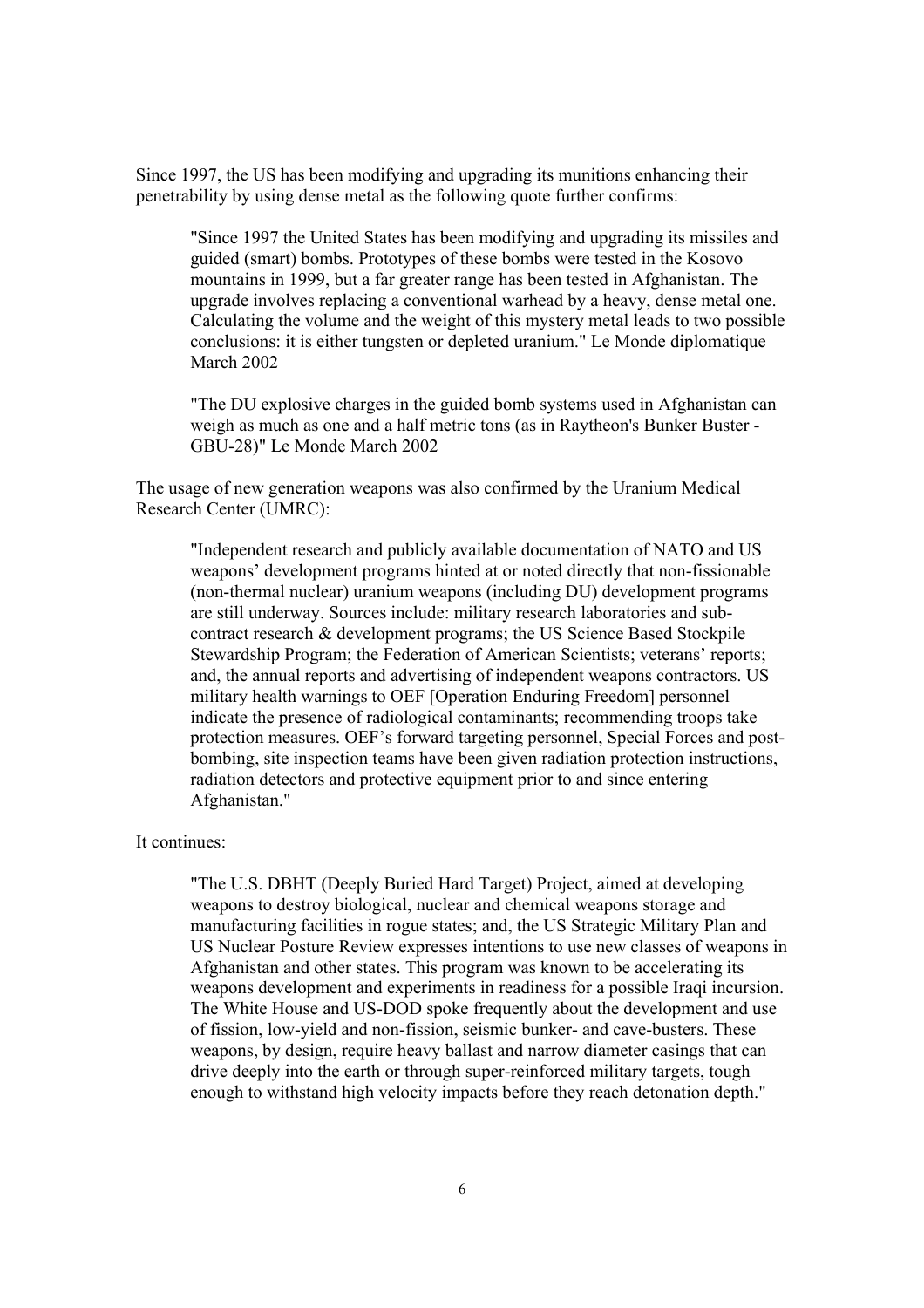UMRC articulates the difference of these weapons with those of the first Gulf War:

"These new generations of weapons and the targets for which they are designed dictate specific features and functions: They are designed as "self-forging" and capable of punching through multi-layered, extra-reinforced, hardened-targets. They must be able to defeat 14 to 20 feet of heavily reinforced concrete. Unlike the Gulf War DU armour [sic] defeat penetrators, these new warheads would be used in conjunction with high explosive charges and or high-pressure, shaped charges and delayed-action detonators."

In addition to the bombs and rockets, the US air force relies heavily on AC-130 flying gunships which are equipped with the 25 mm GAU-12 Gatling gun (1,800 rounds per minute) with DU ammunition further adding to the contamination of the environment and misery of the poor people of Afghanistan. Furthermore, US ground forces also rely heavily on A-10 'tank killer' that uses 30 mm rounds of depleted uranium ammunitions. These two weapon systems contribute on daily basis to the misery of the people there.

This disaster will haunt Afghan children, women and men for generations to come. Dr. Michael H. Repacholi of the World Health Organization reported:

"DU [deleted uranium] is released from fired weapons in the form of small particles that may be inhaled, ingested or remain in the environment."

He added further:

"Children rather than adults may be considered to be more at risk of DU exposure when returning to normal activities within a war zone through contaminated food and water, since typical hand-to-mouth activity of inquisitive play could lead to high DU ingestion from contaminated soil." (*The Laissez Faire City Times*, Vol 5, No 44, October 29, 2001}

At the defense department briefing, Dr. Ross Anthony, from the Rand Corporation had said the following about depleted uranium:

> "The kidney is the part that is the most susceptible." (*The Laissez Faire City Times*, Vol 5, No 44, October 29, 2001}

Steve Fetter and Frank von Hippel wrote in the Bulletin of the Atomic Scientists (1999)

"Radiation doses for soldiers with embedded fragments of depleted uranium may be troublesome...The ground the DU-contaminated plumes passed over would be coated with a thin layer of DU dust, some of which would be later kicked up by wind and human activity. ...The munitions could deposit a layer of [depleted uranium] dust on crops that could be eaten directly by humans or by animals later consumed by humans. ... However, rough estimates suggest that the cancer risk from consumption of contaminated produce would be less than from inhalation"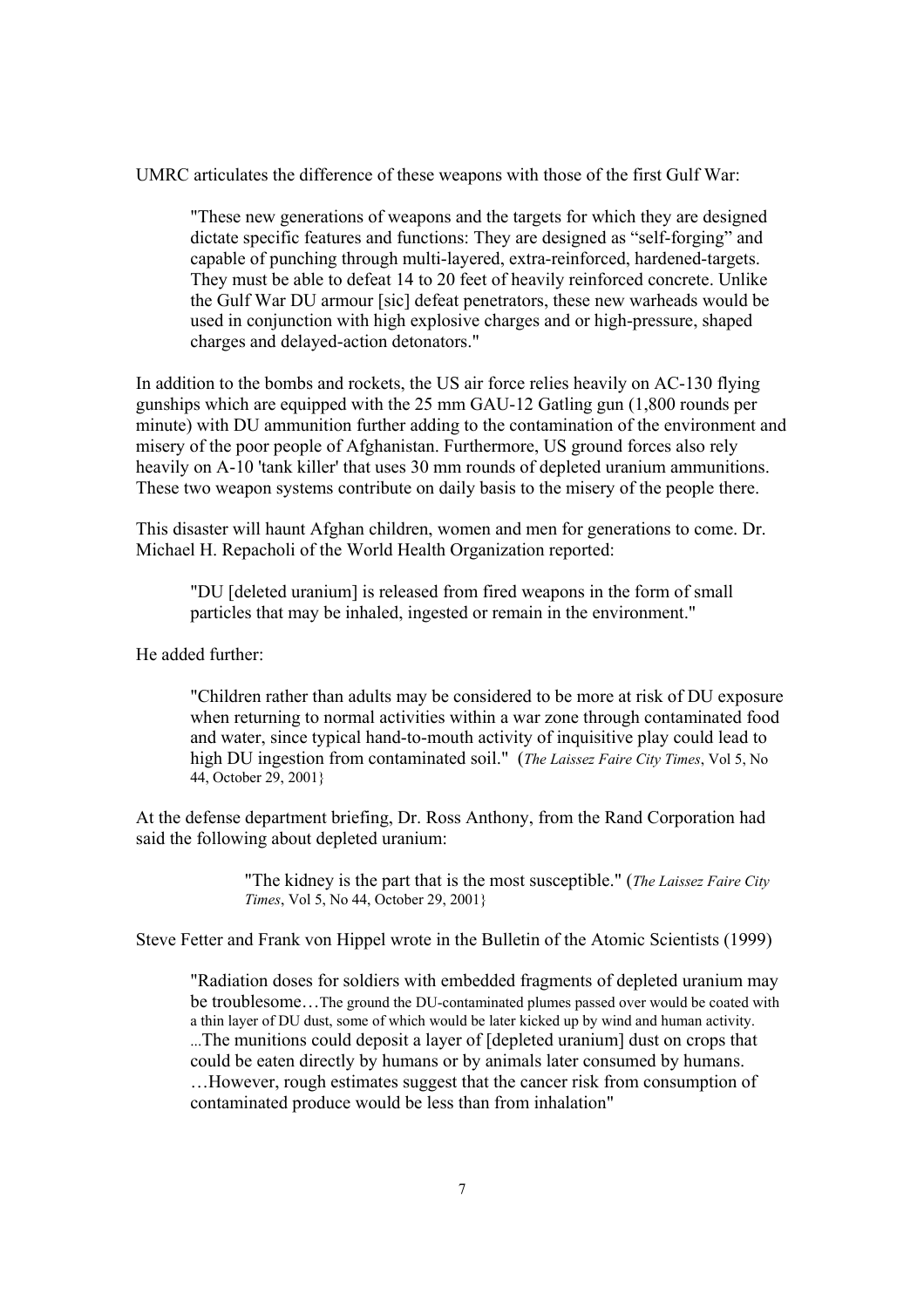What this translates into is more deformities, diseases and deaths for the poor Afghans. As I also stated in my previous report http://www.rense.com/general35/perp.htm, it took on average 5 years for various deformities to emerge in Iraq after the first Gulf War, however, in Afghanistan, people started to complain from various health problems within weeks of the initial bombing. This means only one thing, the magnitude of uranium based weapons used in Afghanistan is much higher than that in Iraq during the first Gulf War. As I mention in the previous paragraphs and at the risk of being redundant, in the first few months of the bombing more 6,600 J-dams/smart bombs have been dropped on Afghanistan, making the size of the uranium contamination much higher than in Iraq during the first Gulf War.

The emergence of excessive health problems increased curiosity and concerns among scientists worldwide of the usage of depleted uranium. The first scientific undertaking was led by the Uranium Medical Research Center (UMRC) which consisted of two consecutive trips to JalalAbad and Kabul. The preliminary findings by the UMRC research teams concluded:

- "Radiological measurements of the uranium concentrations in Afghan civilians' urine samples indicate abnormally high levels of non-depleted uranium. Radiological measurements of Afghan civilians' have high concentrations of uranium in a range beginning at  $4 \text{ X's}$  and reaching to over 20 Xís normal populations. This is 400% to 2000% higher than the study controls and normal population baselines of the concentrations of nanograms of uranium per liter of urine in a 24-hour sample."
- The isotopic ratios of the uranium contaminant measured in Afghan civilians show that it is not Depleted Uranium (DU). The isotopes of uranium found in the Afghan civilians' urine is Non-Depleted Uranium."
- "UMRC investigated the possible origins of this contamination. The preliminary results of the radiological urine analysis are corroborated by radiological measurements of debris and weapons' fragment samples at OEF (Operation Enduring Freedom) target sites and bomb-craters."
- "UMRC's Field Team found several hundred civilians with acute symptoms and reportedly developing, chronic symptoms of uranium internal contamination (including congenital problems in newborns). All subjects' onset of symptoms are reported to coincide with the calendar dates of the bombing and were not present prior to the bombing."
- "Radiological measurements of any populations' urine specimens identify, as a standard practice, the abundance of each of the 3 naturally occurring isotopes of uranium (U234, 235, 238). These isotopes' abundances (quantities) are measured as a fraction of the uranium released in a 24-hour sample of urine. The isotopic ratios (proportions) of the uranium in the urine collected in Afghanistan has the unmistakable signature of Non-Depleted Uranium. It does not express the isotopic ratio of DU. Depleted Uranium and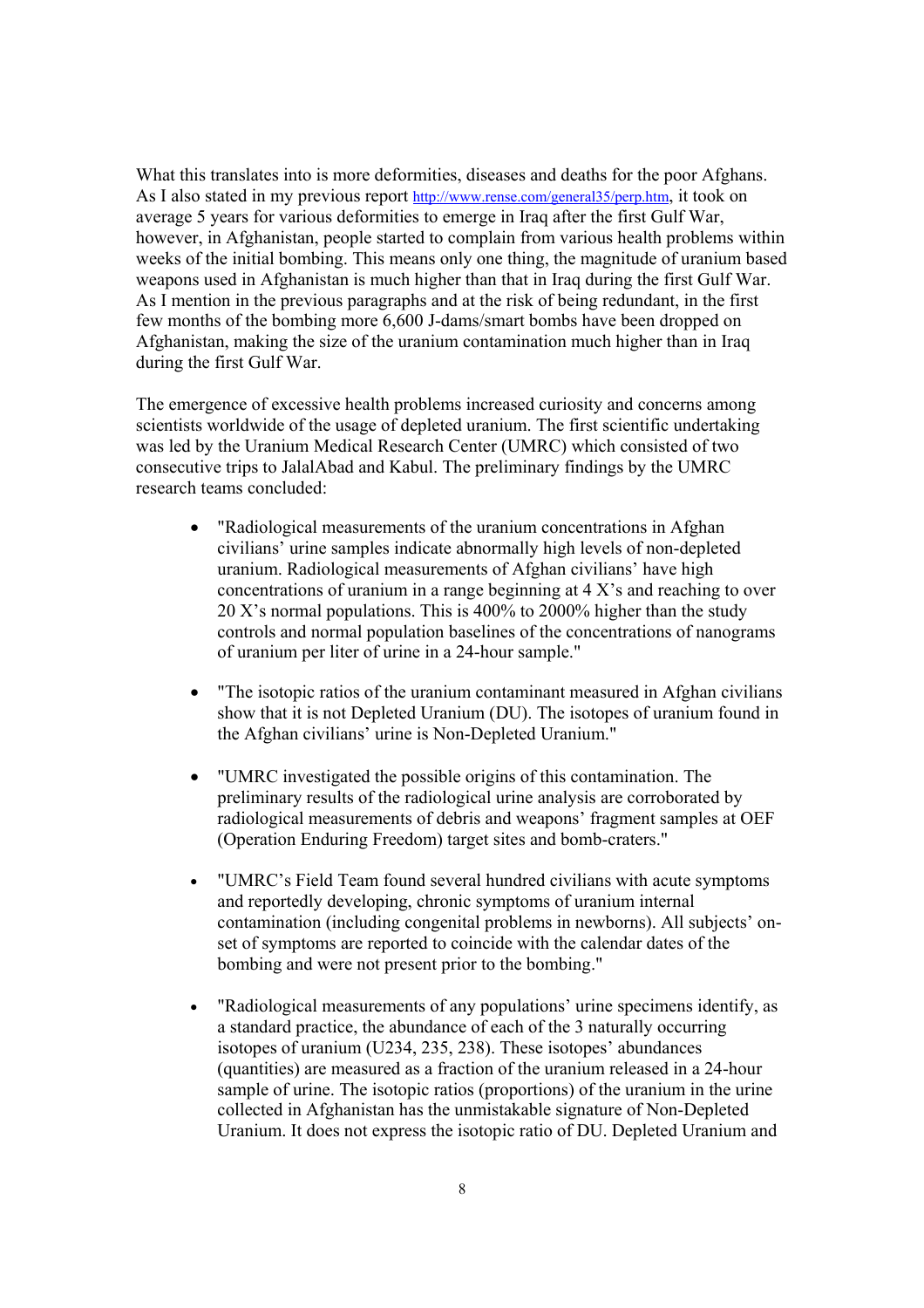Non-depleted Uranium are both species of uranium. UMRC is reporting the isotopic signatures of the uranium found in the Afghan civilians' urine." (UMRC Preliminary Findings from Afghanistan & Operation Enduring Freedom, http://www.umrc.net/AfghanistanOEF.asp)

The staff of UMRC communicated the following about Non-Depleted Uranium:

"Actually, NDU, if it is "virgin uranium", is pure uranium extracted from the feed stock at the pre-enrichment phase of either the fuel or weapons development cycles and is significantly less expensive per ton than DU. The gaseous diffusion and centrifuge processes of enriching uranium require so much electrical power, they need dedicated power production sources - some powered reactors have been constructed simply to power up the enrichment process. They also are expensive technologies to operate and capitalize. DU, being the by-product of enrichment is by definition, much more expensive per ton since it had to be processed through the enrichment phase."

After collecting samples of urine, and soil from blast sites and their surrounding areas in Kabul and JalaAbad and as well as other areas, UMRC carried out detailed scientific analysis of these samples and released their findings on 21.05.2003, http://www.umrc.net/AfghanistanOEF.asp:

- UMRC's recent findings, May 2003, reveal a wider scope of human and environmental contamination in Afghan civilians, corroborating the November 2002 Jalalabad findings.
- Jalalabad area: New reference levels based on recent collections of samples and controls have revised the Jalalabad results upward to uranium values  $45 X$ 's normal.
- New bioassay studies identify uranium internal contamination in Spin Gar (Tora Bora) area and the City of Kabul are up to  $200 X$ 's the Reference Level of the unexposed population.
- Surface water, rice fields and catch-basins adjacent to and surrounding the bombsites have high values of uranium, up to  $27 X$ 's normal.
- Low but as yet inconclusive readings of  $U^{236}$  have been identified by the laboratory in some urine samples; further analysis is underway to determine the metallurgical origins of the uranium with a consideration of "commercial natural uranium" containing recycled reactor spent fuel products.
- Analyses of soils and debris collected inside OEF bomb craters and target sites have uranium values  $3 X$ s to  $6 X$ s normal.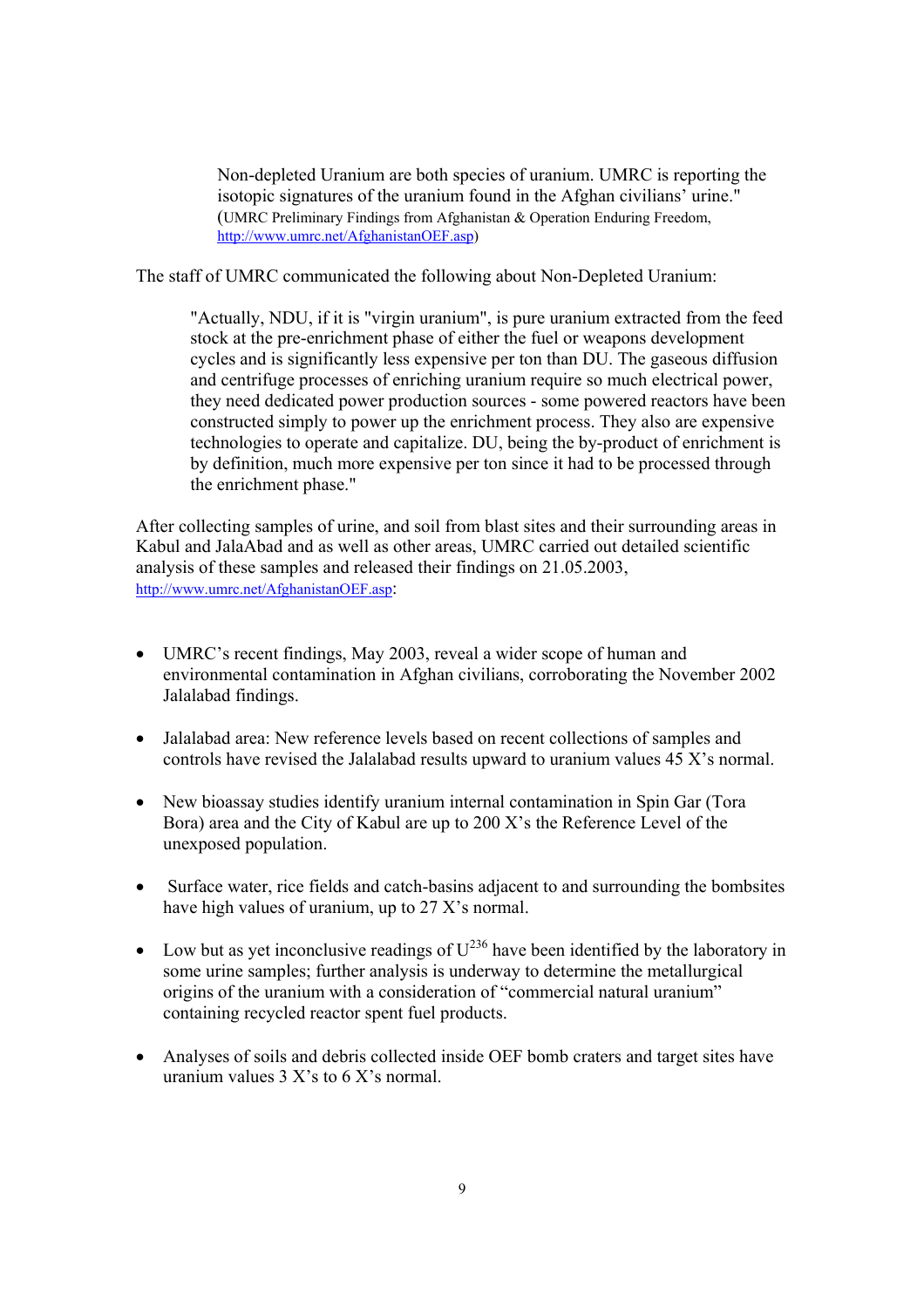- Surface soils surrounding the bombsites and downwind from ground-zero are elevated close to  $3 X$ 's reference levels.
- Field and laboratory data show that samples with elevated uranium levels, civilian health problems, and weapons exposure histories correspond spatially and chronologically to ordnance deployed by Operation Enduring Freedom.

Along the lines of the UMRC findings, I instructed two groups of field surveyors to comb eastern and southeastern Afghanistan as well as Kabul for the effects of uranium on local populations. They have discovered many people suffering from various dreadful conditions.

The US and her allies targeted wide areas all over Afghanistan; however, the depth of the contamination is situated in the Pashtun dominated areas, east, southeast, south and southwestern Afghanistan. More than one thousand tons of non-depleted uranium along with depleted uranium (DU, mostly from A-10 and AC-130 Gatling guns) has been used by the US and her allies against the defenseless people of Afghanistan.

The bulk of the contamination is in ToraBora, Bagram frontline--north of Kabul, Shaikoot, Paktia, Paktika, Mazar-i-sharif, and Kundoz frontline. (Field surveyors)

#### **Data Collected by field surveyors:**

Subsequent to the contamination, newborn children have physical deformities and those that do not have physical deformity are suffering from Mental Retardation. These cases are reported in Paktia, Nanagrhar, Bagram, Mazar-e-Sharif and Kundoz.

As I stated in my previous report, the survey team also reported that in bombardments of ToraBora, Shaikoot and Bagram frontline large number of antiaircraft weapons and rifles had melted.

During the bombardments of ToraBora, Bagram front lines, Kundoz and Mazar-e-Sharif, many Taliban soldiers were seen with blood coming out from their mouths, noses and ears. Meanwhile, those Taliban soldiers who returned to their respective villages started to vomit blood and had bloody stools. Subsequently, many have died from their conditions.

During bombardment of Kuram village, Surkhroad district of Nangarhar, the village was completely destroyed and many peoples were killed without any physical injuries.

After bombardments in Khost public health workers have reported some skin lesions. Those that developed the skin lesions died after their conditions deteriorated. Moreover, in Paktia area, children are born deformity in the genital areas, namely having only one exit.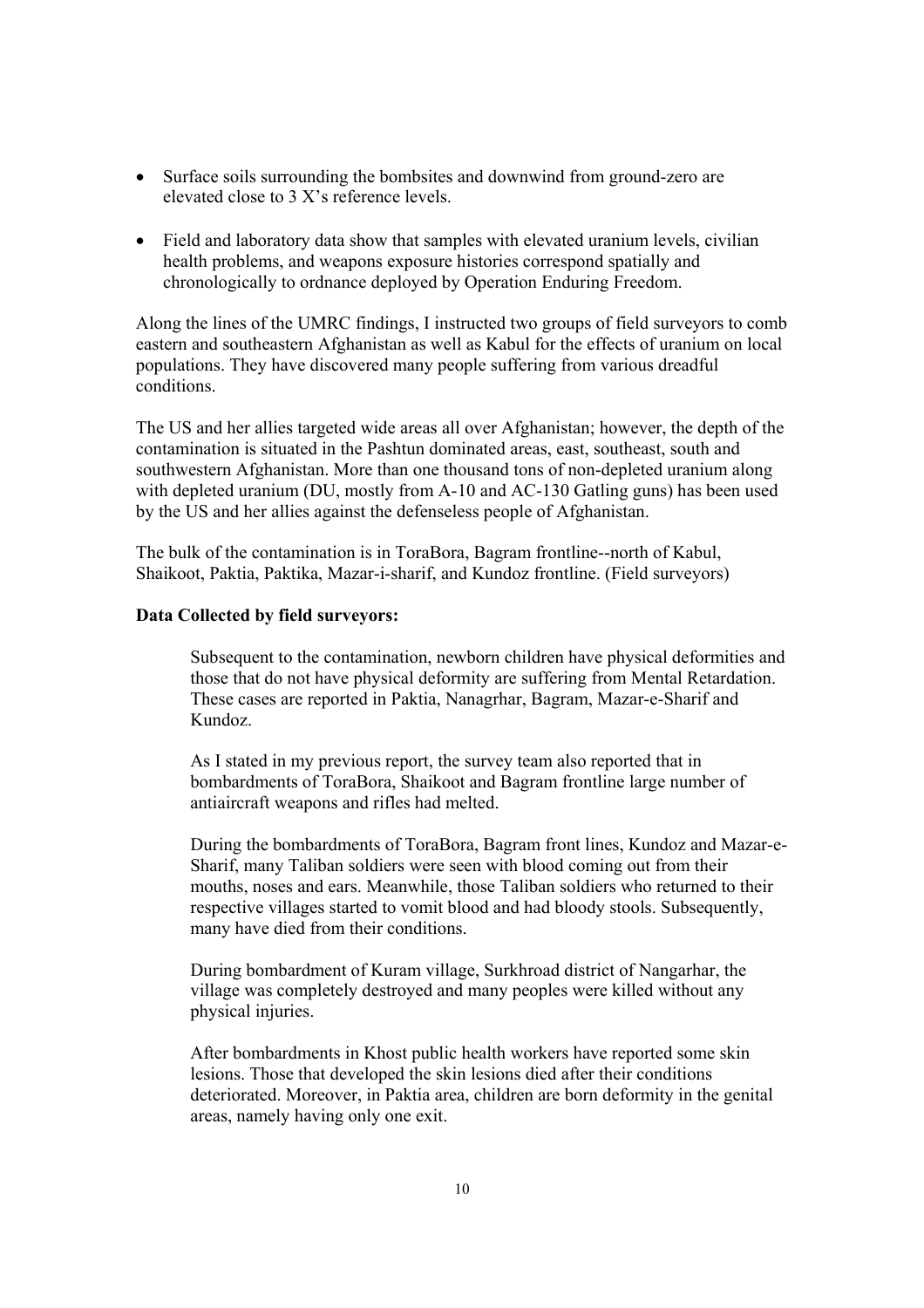In Pachir Wa Agam district near ToraBora targeted area, women started to suffer from a deadly condition. Several months after the bombing, women of the area would become angry by petty things and that anger turns into rage, which subsequently causes the women to collapse and die. (Field Surveyors of the Afghan DU & Recovery Fund)

My team also reported that many children are born with no limbs, no eyes, or tumors protruding out from their mouths and their eyes. The following testimonies, which are accompanied by photos of Iraqi babies used here to illustrate and exhibit the identical conditions of children in Afghanistan as those in Iraq. It is worth mentioning that in Afghanistan due to the absence of medical facilities and lack of interests in investigating the horrors of local population, compel people to bury the dead as soon as possible. That is why, there are no photos of the Afghan children to be found anywhere.

The father one of the children in Paktia said this about his child:

"When I saw my little boy with those monstrous red tumors, I thought to myself, why is it difficult for Americans to understand that they are hated in our country. If I do this to the child of an American family, that family has the right to pull my eyes out of my eye sockets. I like to tell the Americans that they love to live their lives of luxury at the expense of our extermination" (Assadullah, February 2003)



The father of one of the victims from Kundoz whose wife had given birth to a deformed child that hardly resembled an infant said this to our survey team in Kabul: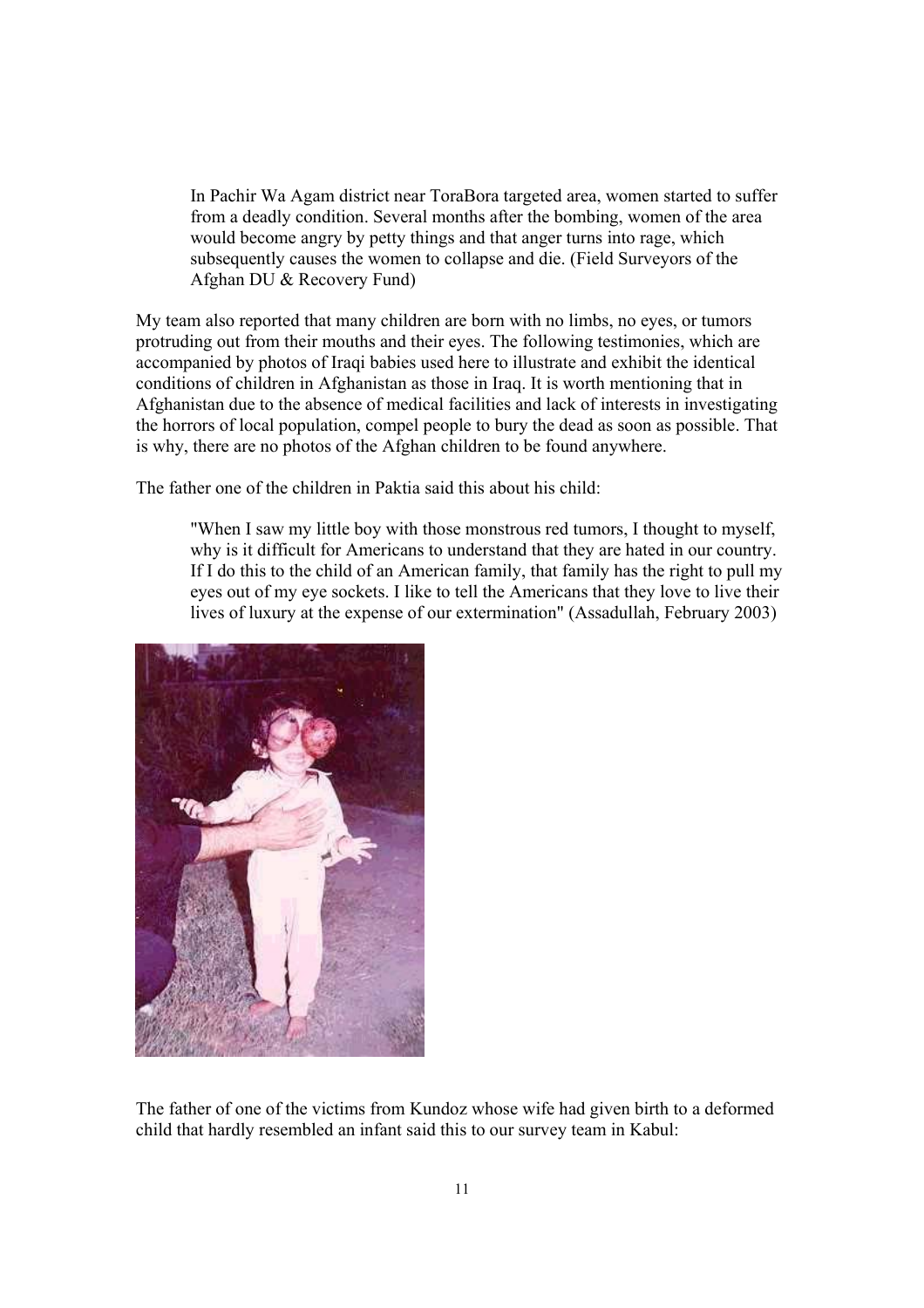" My wife was pregnant and we were happily waiting for the moment to see our second child. On the day of the delivery, my wife felt weird, saying that she did not feel good and had pain in her abdomen. When the baby was born, it was hardly a human. It looked as if some one had beaten a baby and then covered its body with floors. My poor child looked like someone has rolled it in a basket of floors. When my wife saw the baby, she went into shock and died after 5 hours." (Zar Ghoon, December, 2002)

The following picture exhibits the condition Zar Ghoon baby was born with:



A man from ToraBora lost controlled of his emotions while chatting with one of the field volunteers, screamed and posed a question and continued:

"What else do the Americans want? They killed us, they turned our newborns into horrific deformations, and they turned our farmlands into graveyards and destroyed our homes. On top of all that their planes fly over and spray us with bullets. We have nothing to lose; we will fight against them the same way we fought against the previous monster [the former Soviet Union]" (Sa'yed Gharib, April 2003)

Most of the people that developed various health problems have died; others suffer from conditions such as kidney disease/failure, confusion, and loss of immunity and painful joints.

I wish to conclude this paper with the following quote from one of the victims of the US bombing:

"Tell America, we are not fools. Your words and actions are those of evil. We do not have airplanes like you do, however, we have one thing that you do not have principles and morals. We will never do anything remotely similar to American children what Americans have done to our children and families. They might win some fights, but we have already won the big fight, the moral ground." (Nurullah Omar-Khail, March, 2003)